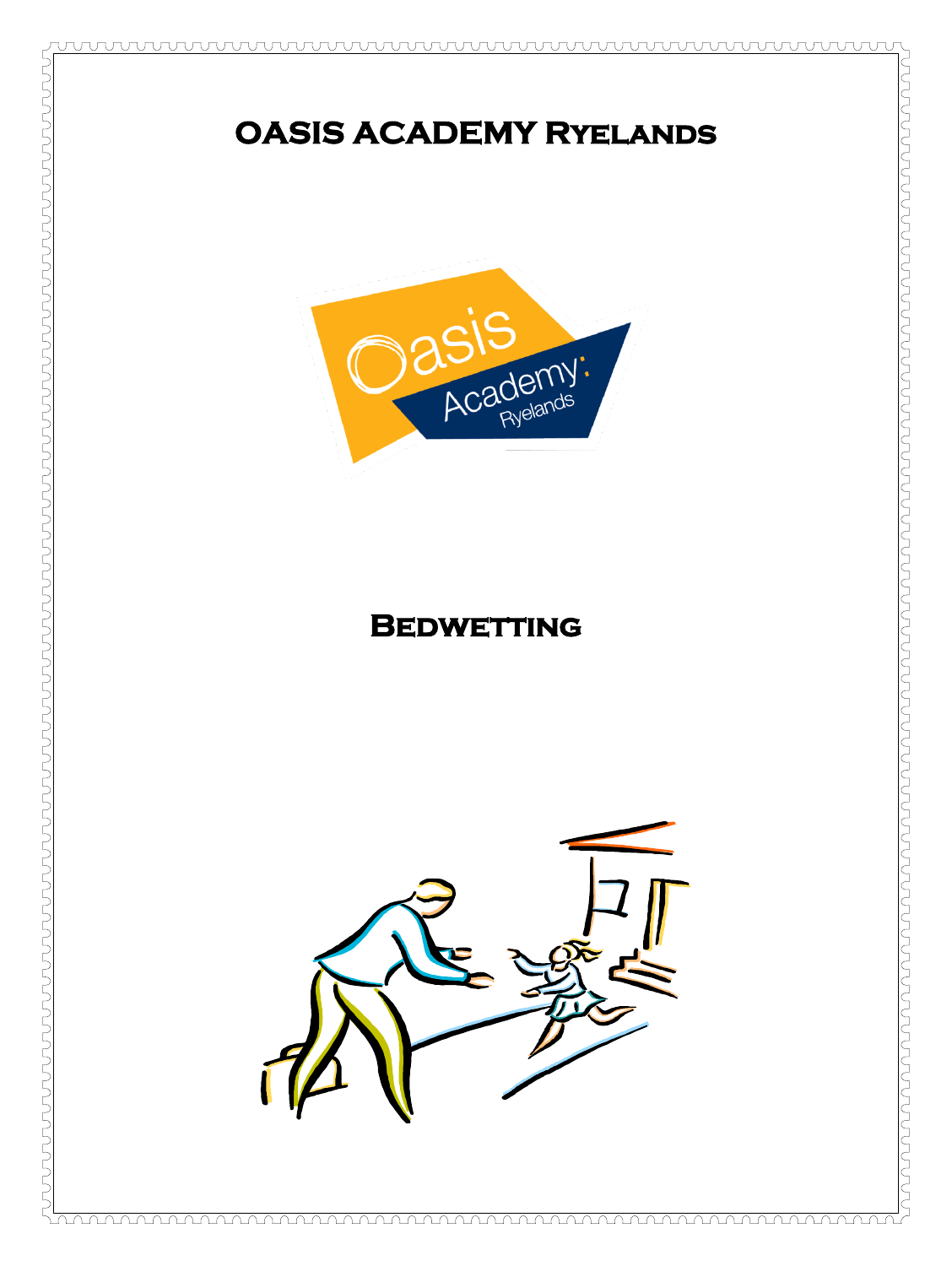A good starting point for both child and parents is the realisation that they are not on their own. In this country, bedwetting (or nocturnal enuresis as it is called medically) is a problem for more than half a million under 16 year olds.

At five years of age, more than 1 in 6 children still wet the bed. This means that in a school class of thirty, there will be five who wet the bed regularly. Because children and their parents are too embarrassed to talk about the problem, it is unlikely that they will be known to each other. By the age of ten years, 1 in 15 still wet the bed and even in adulthood 1 in 100 still suffer from the problem.

## **Why does bedwetting happen?**

Although many factors have been associated with bedwetting, a major cause is the overproduction of nighttime urine.

It is important to remember that it's not the child's fault for wetting the bed. Parents must also not blame themselves. Getting angry or punishing the child could make the problem worse. Supporting and praising the child's efforts to stay dry will really help them to become dry. Getting help can speed things up and in the process save a great deal of pain and anguish for the family.

## **Who can help and what can be done?**

It is important that the problem is discussed with the family doctor or practice nurse who will want to take a full history and do a few simple tests on the urine to eliminate any possible problems such as urine infection. If encouragement doesn't help, then the doctor may decide to treat the child with a medicine that works for most children by reducing the amount of urine produced overnight. For bedwetting children who are over 7 years old, a common practice is to use the alarm buzzer. This works over several months by waking the child when they start to wet the bed.

100000000000000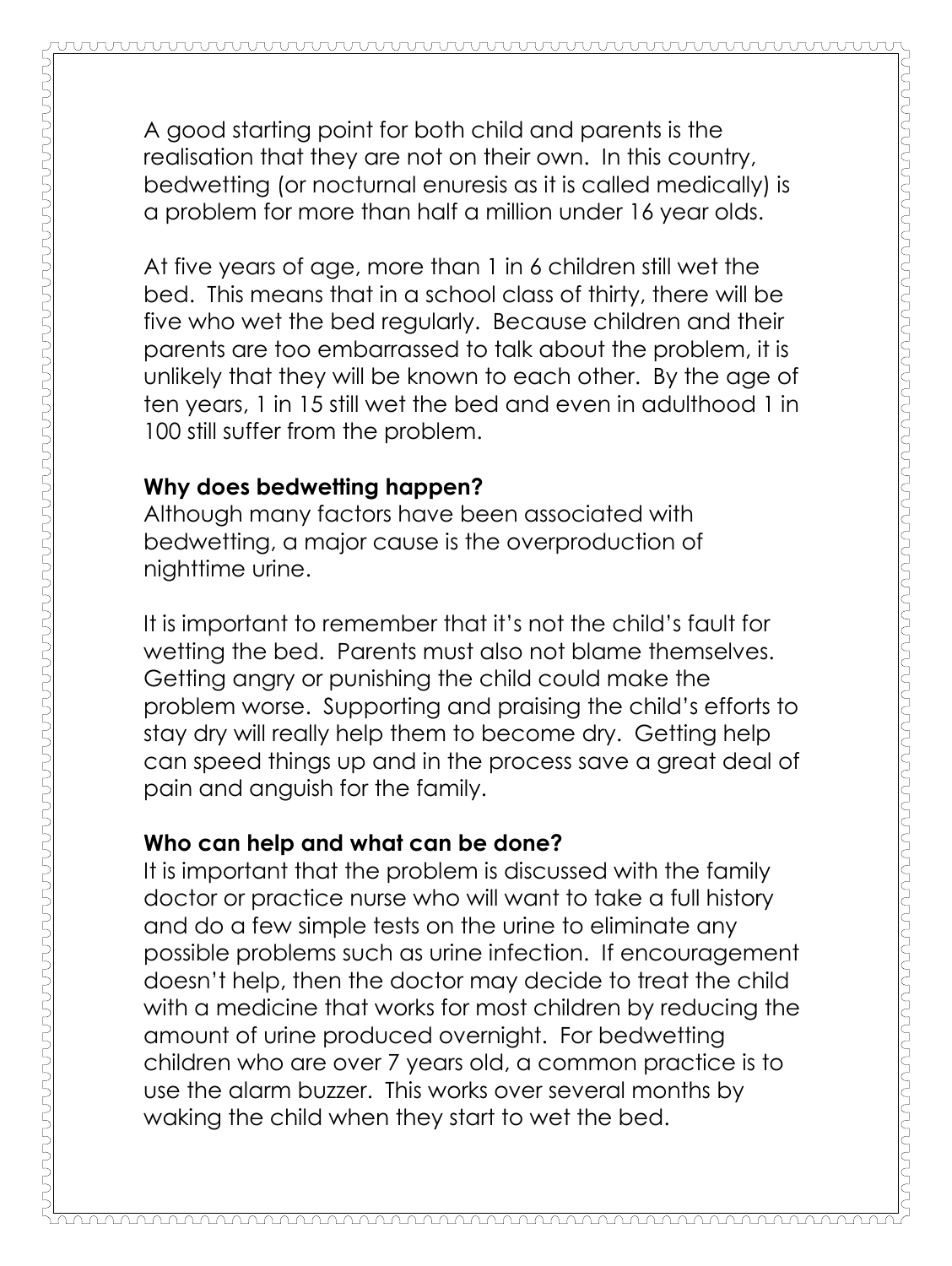As well as discussing the problem with your doctor, health visitor or school nurse you can find out more information by speaking to the parents support group which is called ERIC, which stands for Enuresis Resource and Information Centre. Another option is to look at the ERIC homepage on the Internet. It has lots of advice, which you will find useful. The address and telephone numbers are on the back of this leaflet.

## **Some DO's and DON'Ts for parents**

- Do encourage your child to drink throughout the day. It is important that they recognise the feeling of a full bladder.
- Do avoid fizzy drinks at bedtime and drinks which contain caffeine, such as tea, coffee and chocolate. Fizzy drinks can cause more urine to be produced.
- Do ensure that your child has plenty of fruit, vegetables, cereals and water. This will help to avoid constipation, which can contribute to bedwetting.
- Do ensure that your child goes to the toilet before going to bed.
- Do leave the light on at night to ensure that your child has easy access to the toilet.
- Do make sure that the mattress is adequately protected.
- Do allow your child to help with changing the bed and nightclothes. It does help if they are actively involved in overcoming the problem.
- Do make sure that your child has a bath or shower each morning. This removes the smell of stale urine and avoids the child being teased and tormented at school.
- Do stay calm, be prepared and try not to worry.